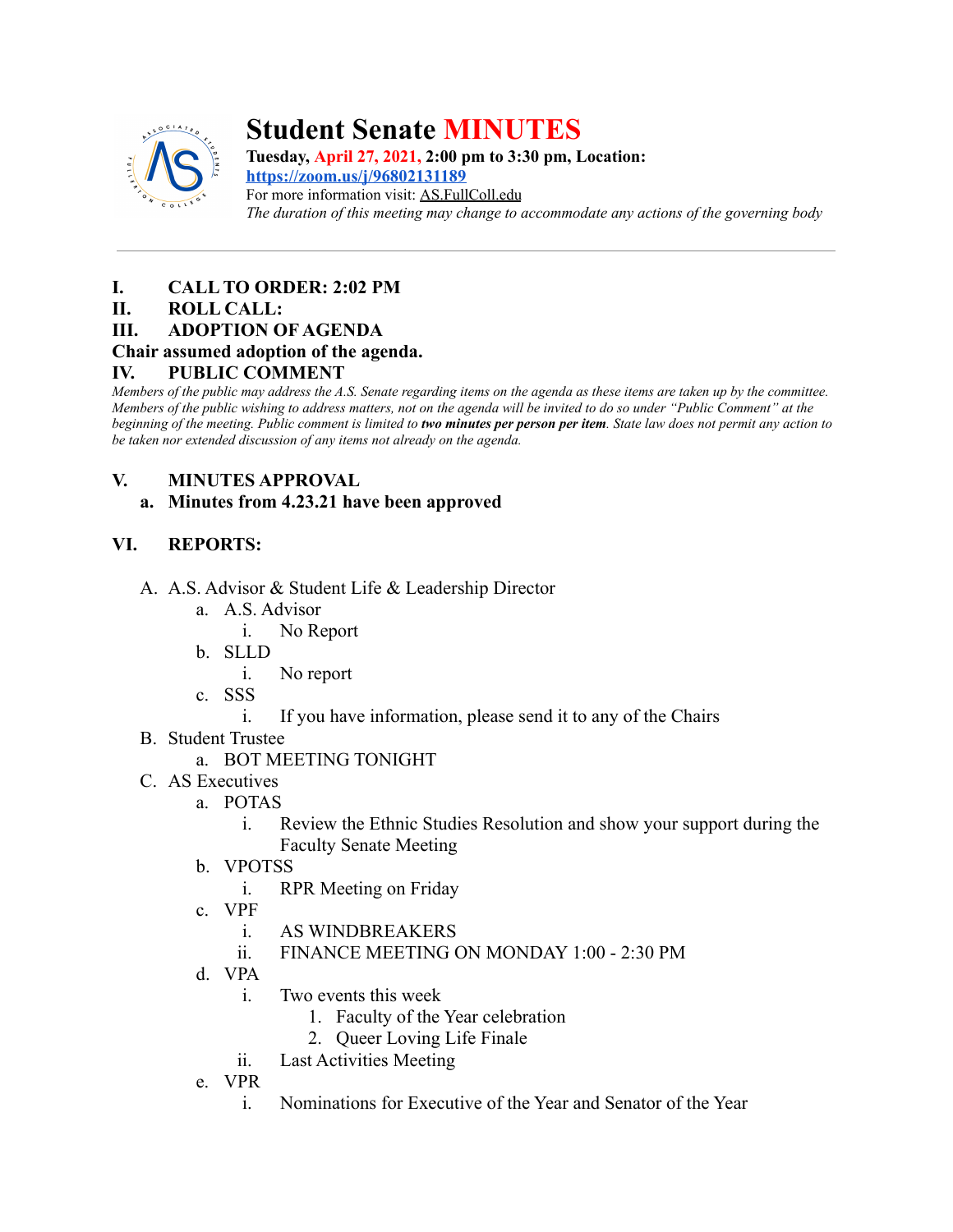- ii. Judicial Meeting
- f. VPPR
	- i. Communications Meeting next Wednesday
	- ii. Fill out the survey
- D. Faculty Senate Liaison
	- a. Meeting will be on Thursday from 3:30 5:00 PM

#### **VII. STANDING COMMITTEE & TASK FORCE REPORTS:**

- A. Research, Planning, and Resolutions
	- a. No Report
- B. Finance Committee
	- a.
- C. Judicial

**MSP to approve revised changes to the constitution and bylaws. (G. DeVries).**

### **BYLAWS**

*The following bylaws are arranged in sequence of articles that correspond to the sequence found in the Associated Students Constitution. The purpose of each bylaw is to expand and elaborate the particular Constitutional section.*

#### *PREAMBLE PURPOSE STATEMENT*

*1. Associated Students of Fullerton College shall represent the students of Fullerton College at the campus and district level. Representation shall include expressing concerns of the students to the faculty and administration as well as relaying information back to the students.*

*2. Associated Students of Fullerton College shall foster an enjoyable academic environment. This shall include, but is not limited to, educational, social, and intellectual programs, services, activities, and other actions that benefit the students of Fullerton College.*

*3. Associated Students of Fullerton College is encouraged to represent the students on the state and national level. This may include lobbying in Sacramento as well as providing information on events in the political arena at both levels.*

#### *ARTICLE III GOVERNMENT STRUCTURES*

#### *SECTION A. NON-VOTING*

*1. Individuals employed on a full or part-time basis by the A.S. shall not hold a position on A.S. Senate or A.S. student committee during the term of employment, unless listed below. a. Individuals employed by A.S. to work I.D. Cards and Registration during Fall, Spring, and Summer shall be eligible to hold A.S. Senate and committee positions. ARTICLE IV FUNCTIONS*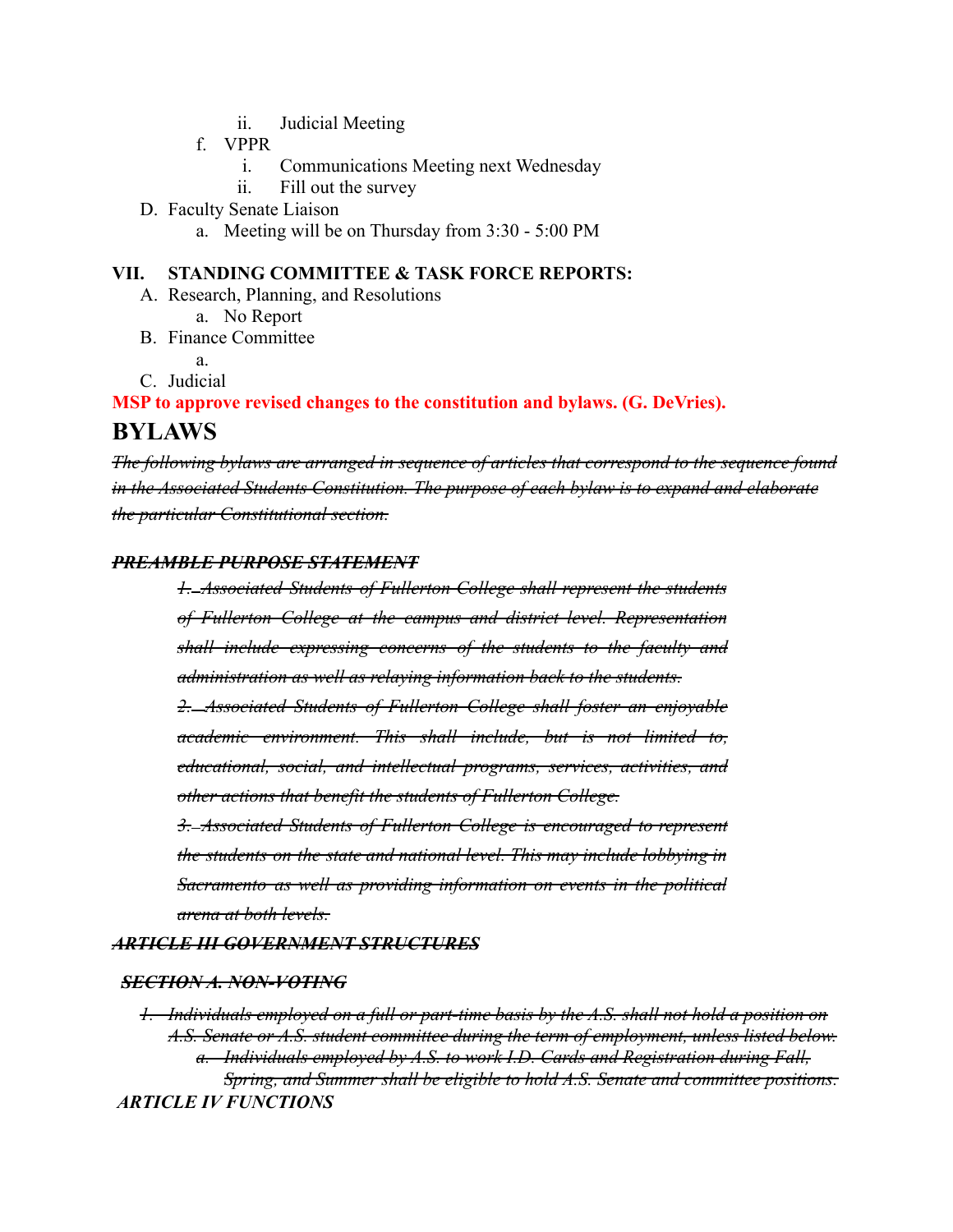#### *SECTION A. STUDENT SENATE MEETING GUIDELINES*

*1. The Student Senate Meetings are in session during the Fall and Spring Semesters according to Fullerton College.*

*1. Student Senate meetings dates and times shall be determined by the executives. Special meetings may be called at the discretion of the President and the executives. and a majority of the present active Student Senate membership*

*2. A special Student Senate meeting shall be defined as scheduled at a time other than the regular meeting time. To be an official business meeting, the following prerequisites shall be adhered to:*

*a. Written public notice of the meeting shall be given at least seventy-two (72) hours in advance of the special meeting.*

*b. All references in the Constitution and Bylaws pertaining to Student Senate meetings shall be applicable.*

*3. In order to conduct business, the A.S. Senate must have an initial quorum of the year of more than fifty percent (more than 50%) of elected A.S. Senators and executive officers at the time of the meeting. Thereafter, Quorum shall be set at more than fifty percent of the elected and appointed senators and executive officers at the time of the Senate meeting.*

*4. Agenda items can only be placed on the agenda by voting Student members. In addition, all agenda items shall be submitted in writing either via email or handed directly to the President of the Student Senate no later than 12 noon the Friday preceding the Student Senate meeting, unless a holiday falls on the Friday preceding the Student Senate meeting, where items shall be submitted the Wednesday prior to the Student Senate meeting.*

*4. Agenda items need to be submitted to the A.S. President far enough in advance to be posted in accordance with state law.*

*5. No business items, except announcements, shall be added to the agenda after the time prescribed in the above paragraph unless they are of an emergency nature. A two-thirds (2/3) majority vote of the Student Senate members shall be required to place such items on the agenda.*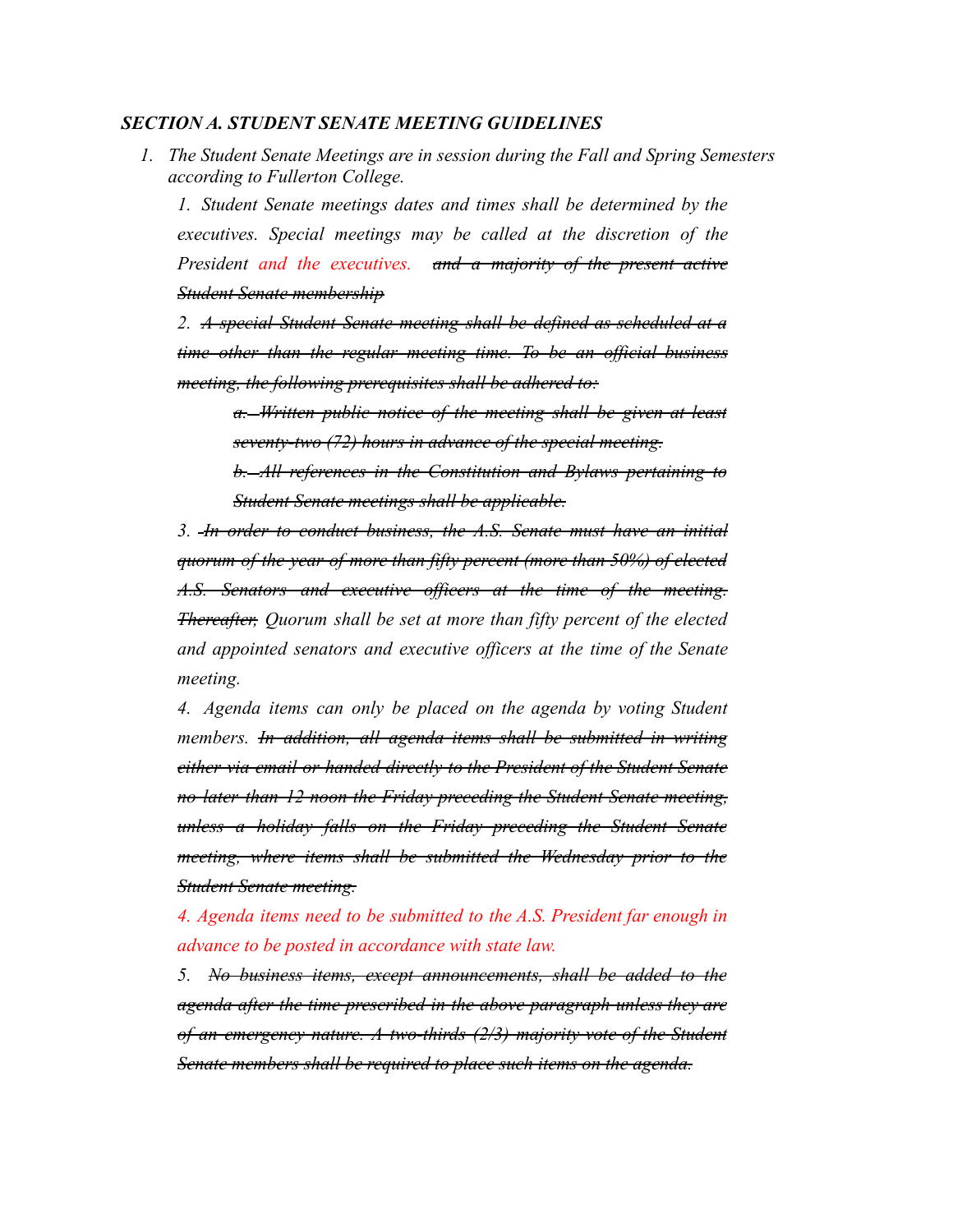*6. Agendas shall be provided in a quantity sufficient to accommodate all Student Senate guests.*

*7. The order of items on the agenda shall be determined by the A.S. Executives. order of entries made by eligible persons. The process for changing order of the day shall follow the most recent Robert's Rules of Order.*

*8. If a motion is of legal and/or major importance, the motion shall be clearly written in advance of the meeting and distributed to all Student Senate members.*

*9. New business not covered in the previous meeting shall take priority and shall be considered unfinished business.*

*10. Public Comment announcements can be added at the beginning of a Student Senate meeting. A Public Comment shall be defined as a public notification or declaration. Further, it is subject only to clarification, and no business shall be proposed or conducted during Public Comment.*

*11. Failed motions without being substantially and specifically altered may only be reintroduced on the Student Senate floor one additional time.*

*12. Associated Students of Fullerton College shall acknowledge and follow the Ralph M. Brown Act as applicable.*

#### *SECTION B. THE EXECUTIVE COUNCIL*

*1. The Executive Council shall have the authority to conduct all official A.S. business outside of the regular Fall and Spring Semesters. when the A.S. Senate is not in session. However, the Executive Council cannot make any changes or propose amendments to the A.S. Constitution, A.S. Bylaws, I.C.C. Constitution, I.C.C. Bylaws, A.S. Finance Code, A.S. Election Code, or A.S. Accountability Code.*

*2. The Executive Council may spend A.S. funds up to fifty (50) dollars at a time as necessary without prior Senate approval while the Senate is in session.*

*3. The Executive Council shall consist of the President of Student Senate, Vice-President of Student Senate, Vice-President of Finance,*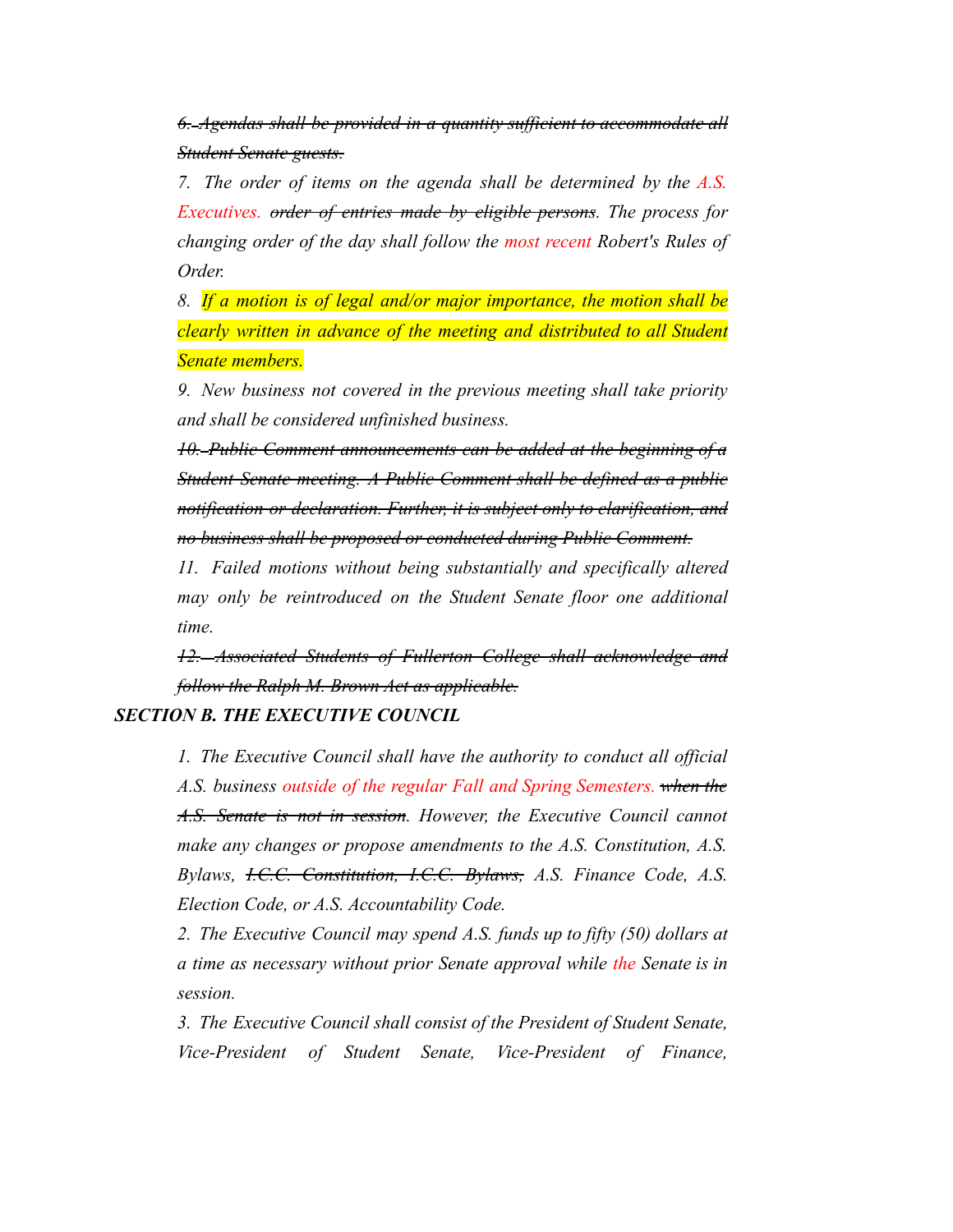*Vice-President of Activities, Vice-President of Records, and I.C.C. President Vice President of Public Relations.*

**Motion to approve the bylaws revisions as listed in the agenda. (G. DeVries), passed unanimously.**

#### *ARTICLE VI: DISMISSALS, IMPEACHMENT, AND RESIGNATIONS*

#### *SECTION A. DISMISSALS*

*1. If a Student Senate member becomes academically ineligible (questions regarding academic ineligibility will be directed to the Student Activities Office), or accumulates two (2) unexcused absences from the Student Senate meetings and/or assigned Committee meetings, the Student Senate shall declare the seat vacant.*

*2. The Vice-President of Records will oversee Attendance for all Student Senators and Executive Officers. If a student has accumulated two unexcused absences, the Vice President of Records shall notify them that they are subject to dismissal at least seven (7) days before the next scheduled meeting of the Judicial Committee.*

*a. An absence shall be defined as missing more than one-half (1/2) of a scheduled A.S. Senate or Standing Committee meeting.*

- *1. The student will be given an opportunity to respond to the Judicial Committee before the Committee determines whether or not to recommend the dismissal of the student by a simple majority vote (more than fifty percent).*
- *2. A student who is subject to dismissal shall not vote in the Judicial Committee on whether or not they should be recommended to the Student Senate for Dismissal.*
- *3. The student who is subject to dismissal shall have an opportunity to address the Senate before a vote is taken.*
- *4. If the Student is dismissed by the Student Senate, they cannot be a candidate for an Executive Officer position in the subsequent election.*

*2. Questions regarding academic ineligibility will be directed to the Student Life and Leadership Office.*

*2. All persons who are subject to ineligibility shall be notified in writing by the Judicial Committee prior to the next Senate meeting. This shall constitute the start of due process for declaring the seat vacant.*

#### *SECTION B. IMPEACHMENT*

*1. The reason for the request of impeachment must be submitted in writing to the Associated Student Advisor, along with the names of those calling for impeachment.*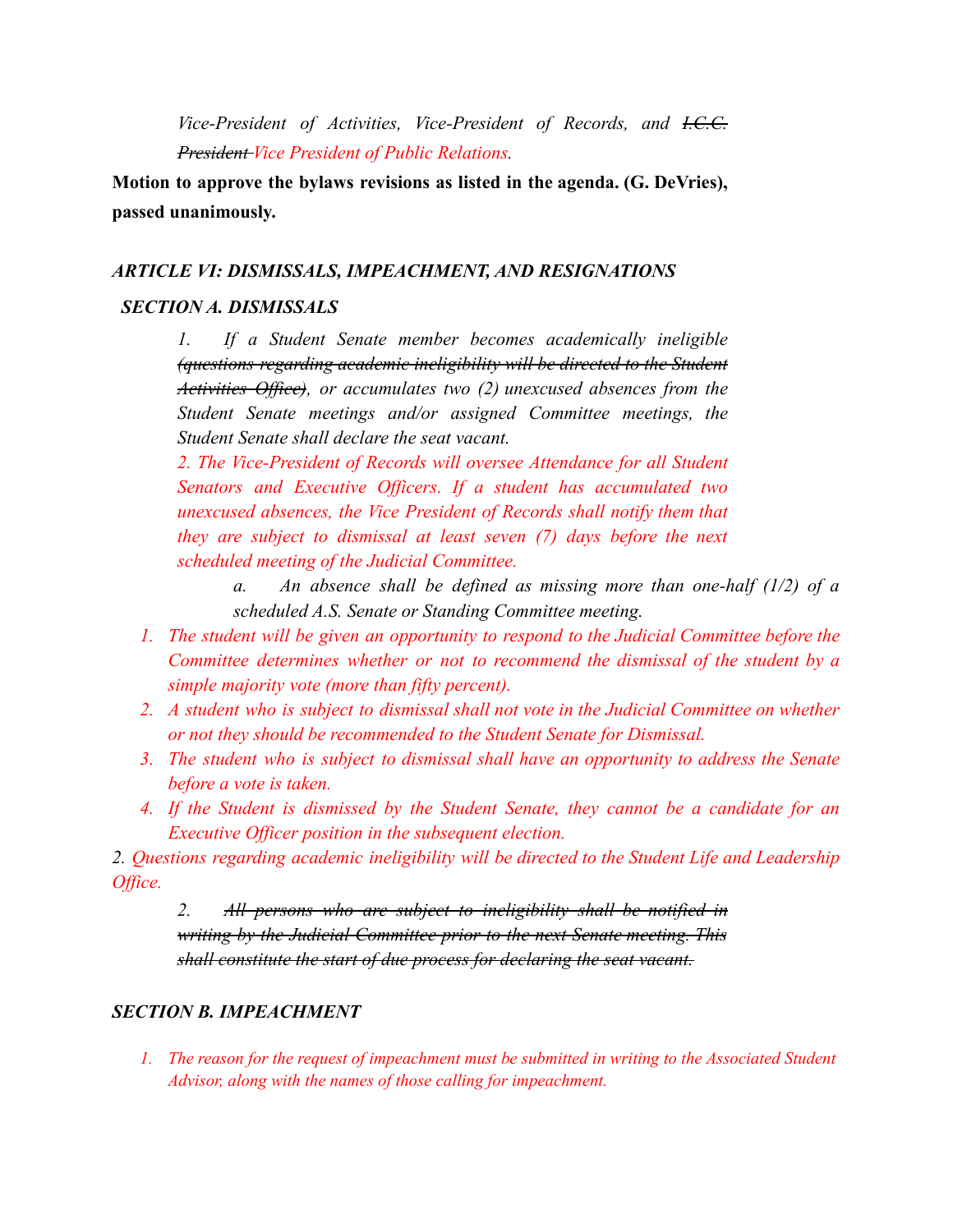- *2. In an A.S. Senate meeting, (1/5) of the Student Senate shall declare with substantial evidence that* the official in question has not completed their job to the best of their ability and shall be up for *impeachment.*
- *3. The A.S. Advisor will forward this request for impeachment to the Judicial Committee and upon receipt of the request for impeachment, the Judicial Committee will verify the names of the petitioners. If a suf icient number of names are verified, the Judicial Committee will forward this request for impeachment to the Student Senate.*
- *4. During the Impeachment process, all Senator Appointments shall be suspended until after the Impeachment process.*
- *5. Upon receipt of the Request for Impeachment, the Student Senate will hold a vote on whether to proceed or dismiss the impeachment process against the individual. The vote must be a simple majority vote.*
	- *a. The Senate will establish rules for the impeachment proceedings.*
- *6. An Ad Hoc committee will be formed to investigate the claims against the individual and will be made up of One (1) Executive Of icer and Four (4) Student Senators. The Student Senate will vote to select ALL members of the Ad Hoc Committee for the duration of the investigation. Those who are under investigation or a petitioner CANNOT serve on this Ad Hoc Committee.*
	- *a. After being selected as an Ad Hoc Committee Member, the Committee will then take an oath to remain fair as well as confidential.*
	- *b. The Committee will select its own chair for the duration of the investigation.*
- 7. They conduct an investigation and then report the results to the Senate and then the Senate will *have to take a vote on whether or not to impeach the individual.*
	- *a. An individual can be impeached for violation(s) of the A.S. Governing Documents, violation(s) of the Student Code of Conduct, failing to perform their constitutional duties described in the Governing Documents, and any other of ense deemed impeachable by a two-third (2/3) majority of the Student Senate.*
- *8. If the Senate impeaches an individual, the individual is barred from serving in Associated Students.*

*1. The impeachment process can be started by one-fifth (* ⅕) of the Student Senate.

*2. The reason for the request of impeachment must be submitted in writing to the Associated Student Advisor, along with the signatures names of those calling for impeachment. The impeachment request will then be referred to the Judicial Committee and upon the receipt of the request for impeachment and verification of the names, the Judicial Committee will give the accused a period of ten (10) business days to respond. Then the Judicial Committee shall conduct a hearing in which the accused can present their defense. After the Judicial Committee has conducted a thorough investigation and the individual has been given their due process, the final decision of the Judicial Committee will be presented to the Student Senate. The accused must recuse themselves from the investigation if they are a member of the Judicial Committee.*

*in which the individual up for impeachment shall be given a chance to respond to the accusation, and a thorough investigation will be conducted. After the individual has been given their due process, the final*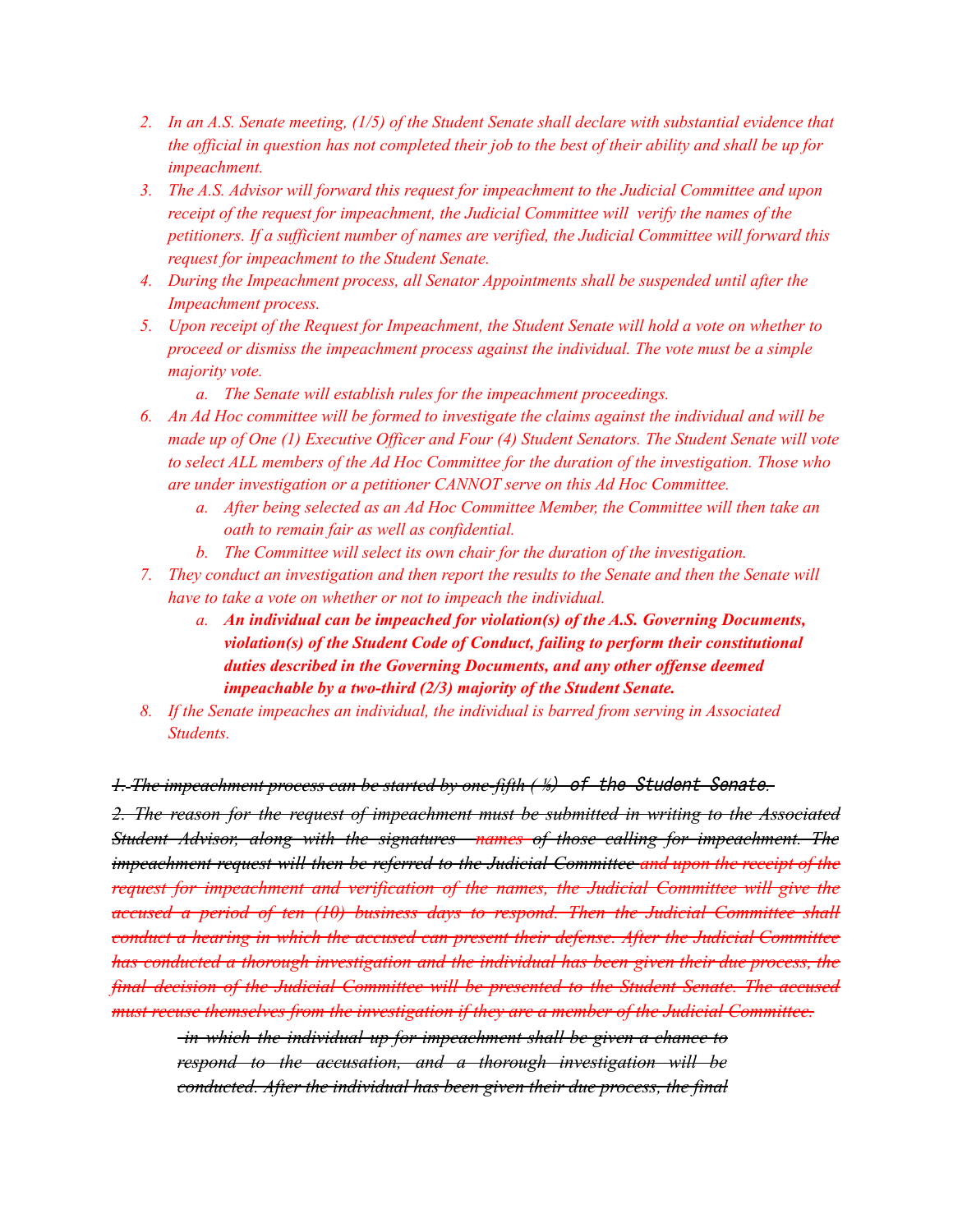*decision of the Judicial Committee will be presented in front of the Student Senate.*

*3.In an official A.S. Senate meeting, the declarer shall declare that with substantial evidence that* the official in question has not completed his/her job to the best of his/her ability and shall be up *for recall. Once the matter is stated, the individual up for impeachment shall be given a chance to respond to the accusation. After hearing the explanation, the A.S. Senate shall give an official vote to open up the impeachment process (2/3 vote). If the vote passes, then the matter shall be turned over to the A.S. Judicial Committee and the process shall be completed from there.*

*Add a statement to include something to address racism During*

*If impeached by the student senate, the individual cannot hold/run for office again while at Fullerton College.*

#### *1. SECTION C. RESIGNATIONS*

*1. A.S. Senators, student hourlies, and other student officers shall not be required to publicly resign. All resignations shall only go through the A.S. President, Vice-President of Records, and/or A.S. Advisor to maintain confidentiality.*

- D. Activities
	- a. No Report
- E. Elections
	- a. Certified the results
	- b. Financial Statements are Due Thursday by 5:00 PM
- F. Communications
	- a. No Report, fill out the survey
- G. Constitution & By-Laws Revisions
- H. Curriculum and Education
	- a. Sign up for the focus group
	- b. Curriculum committee Meeting on Monday
- I. Committee on the Environment
	- a. Sheree Brewster will be presenting at PAC

### **IX. PRESENTATION**

A. Sustainability Committee, Professor Gregario

### **X. NEW BUSINESS:**

A. Letter of Support for Sustainability Committee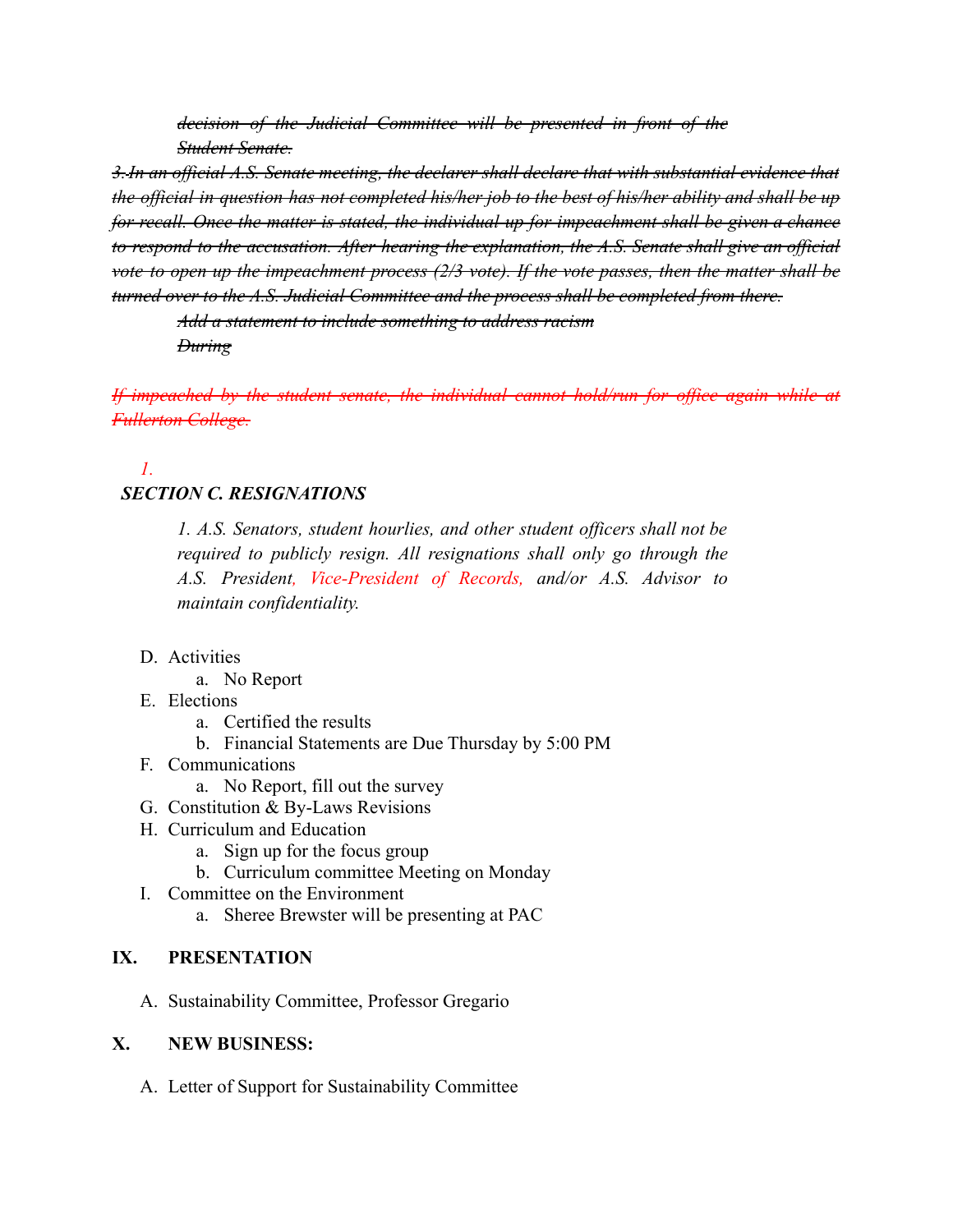### **Motion to approve the letter of support for the sustainability committee recommendations. (G. Waughan).**

- B. Student Center & Senator Work Room Refurbishment Plan a.
- C. Senator of the Month
	- a. Good Discussion, email nominations to any of the executives for next meeting
- D. Future Agenda Items

### **XI. ANNOUNCEMENTS**

### **XII. ADJOURNMENT: 3:08 PM**

#### **Votes will be recorded here**

| Topic               | sustainability committee recommendations |
|---------------------|------------------------------------------|
| <b>Senator Name</b> |                                          |
| Aquirre, Lucas      | 1                                        |
| Arpon, Malia        | absent                                   |
| Brewster, Sheree    | 1                                        |
| DeVries, Kennedy    | 1                                        |
| Farias, Alexandra   | 1                                        |
| Garavito, Emandra   | 1                                        |
| Garcia, Omar        | 1                                        |
| Kenyatta, Ja'ren    | 1                                        |
| Lacorte, Erin       | 1                                        |
| Leong, Courtney     | 1                                        |
| Lopez, Karla        | 1                                        |
| Martin, Nikita      | 1                                        |
| Martin, Kyleen      | 1                                        |
| Mamoon, Rayaan      | excused                                  |
| Nanez, Katelyn      | absent                                   |
| Naveed, Urooj       | 1                                        |
|                     |                                          |
|                     |                                          |
| Song, Ashley        | absent                                   |
| Tewksbury, Elise    | 1                                        |
| Tran, Duc Dat       | absent                                   |